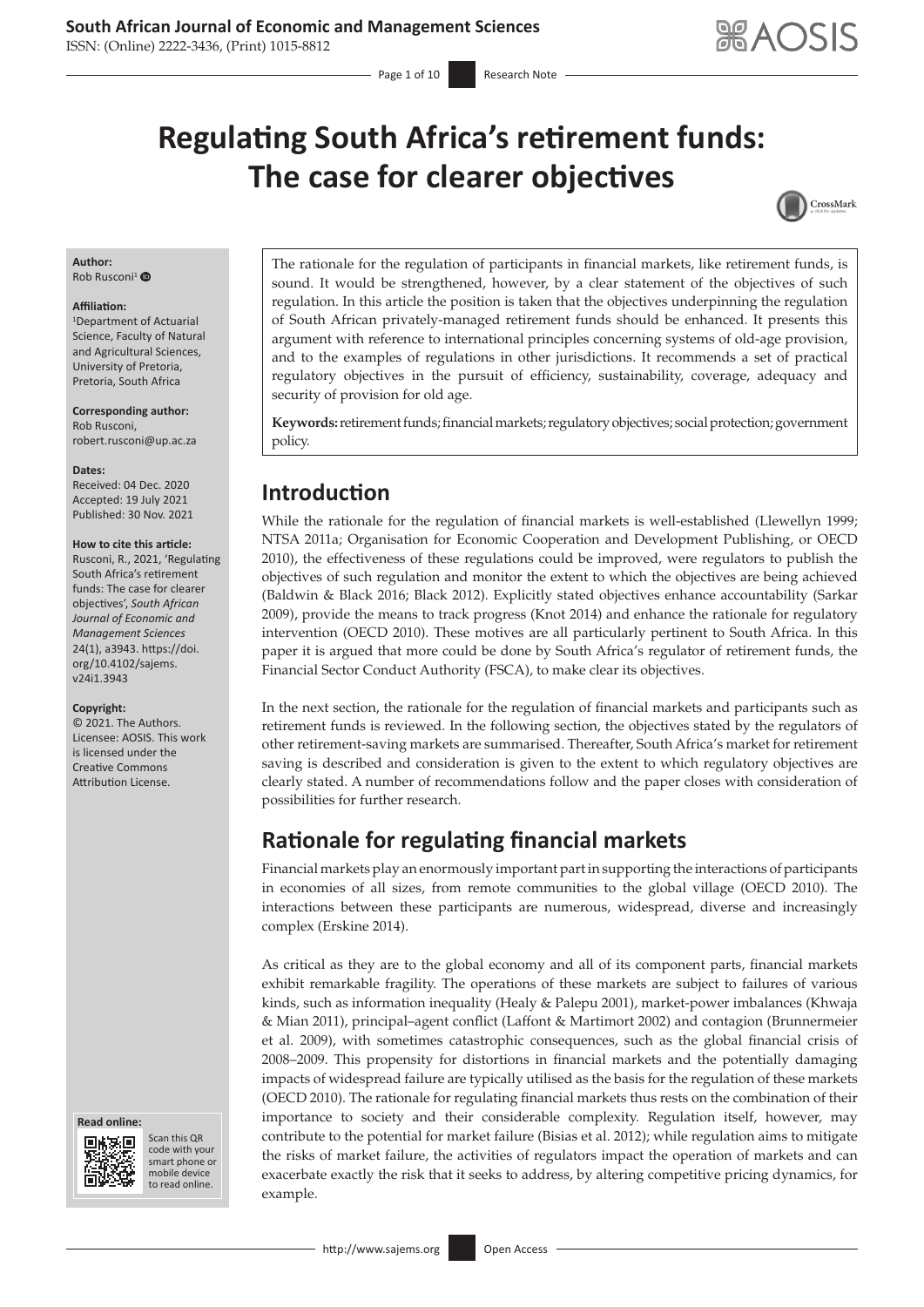Retirement funds, privately or publicly managed, form a critical part of the system of old-age provision, itself an element of any country's system of social protection. They both participate in and utilise financial markets to an enormous extent, as very large investors of assets. Despite falling in value over the course of the year, global assets in retirement funds at the end of 2018 amounted to well over USD 40 000 billion in value (OECD 2019). The existence of these funds generates income for a substantial community of providers, operating both within and alongside the financial markets. Their allocation of assets to available opportunities can make a substantial difference to the nature of the economies within which they are located.

Retirement funds play a substantial role in many economies (Holzmann 1999; Holzmann et al. 2005; James 1995; Willmore 2000; World Bank 1994). They provide a vital contribution to government policy on social protection. They typically attract a considerable share of government expenditure (in this case, income foregone) in the form of tax incentives of various kinds. Retirement fund membership often includes a high proportion of the working and elderly residents of a country; though, across countries, levels of coverage vary significantly. They play a significant role in labour dynamics and employment practices, representing deferred income to workers, typically more effectively and efficiently provided than would be possible by the workers on their own.

### **Supervisory objectives in other jurisdictions**

In the discussion that follows, the publicly-stated objectives of the respective regulatory authorities overseeing retirement funds in five countries are presented. Seven countries were assessed, three advanced retirement funding markets in developed countries (Australia, the Netherlands and the United Kingdom), two emerging Latin American systems (Chile and Mexico) and two African markets (Kenya and Nigeria). These countries were selected with their diversity in mind and in the expectation of regulatory objectives. No such objectives were found for the Netherlands and Mexico.

Retirement funds in Australia are overseen by the Australian Prudential Regulation Authority (APRA), which expresses its regulatory goals in a publication dedicated to the purpose (APRA 2019a). The Australian Prudential Regulation Authority states its key objectives as the financial security of the entities under its remit and the stability of the financial system as a whole. It recognises four second-tier considerations: efficiency, competition, contestability and competitive neutrality, which typically reinforce each other but sometimes come into conflict with one another (APRA 2019a). The Australian Prudential Regulation Authority expands on its objectives by preparing and releasing, every year, a corporate plan that extends four years into the future (APRA 2019b). This identifies focal areas for the near future and establishes a number of performance measures through which it seeks to

achieve its objectives. Each year, it reports progress in meeting its strategic objectives within the constraints of these measures (APRA 2019c).

The Pensions Regulator (TPR) is responsible for overseeing privately-managed retirement arrangements in the United Kingdom (TPR 2019b). The Pensions Regulator works under six statutory objectives, which it expands into four outcomes and eight outcome indicators. Every year it reviews its plans, resolving six corporate priorities and 18 key performance indicators (TPR 2019a), three indicators to each priority. The annual report of the TPR sets out a thorough assessment of progress against its performance indicators (TPR 2019b). The Pensions Regulator prominently discloses five areas of responsibility ([thepensionsregulator.gov.uk,](http://thepensionsregulator.gov.uk) accessed 15 June 2020) and backs this up with the six priorities for the period 2019–2022, which it describes in more detail in its corporate plan (TPR 2019a).

Chile runs an individual retirement account system, to which workers must make contributions. The pension's superintendent (La Superintendencia de Pensiones, SP) has been responsible for overseeing the (relatively few) entities registered to manage pension savings under the individual account system since 2008, when it replaced the original superintendent [\(spensiones.cl,](http://spensiones.cl) accessed 15 June 2020). The SP describes its mission in terms of four strategic objectives. It publishes a formal description of priorities to its line ministry (SPC 2019a). It also provides a summary of strategic intent for the period 2019–2022. In addition, the SP publishes annual summaries, written for broader public consumption (SPC 2019b).

All funded arrangements in Kenya (IOPS 2012) are regulated by the Retirement Benefits Authority (RBA). The RBA describes its mandate in broad terms and discloses clear objectives in its strategic plan for the period 2019–2024 (RBA 2019). It sets out three strategic themes and translates these into a set of strategic objectives. The RBA strategic plan also includes: (1) descriptions of the stakeholders of the RBA, (2) the key risks that it faces and its appetite for each of these risks, and (3) the monitoring and evaluation framework of the authority. Yet to be seen is how transparently it reports its progress against these goals.

Nigeria's individual account system is overseen by a dedicated regulator, the National Pension Commission (Pencom). The Pencom statement of mission focuses on the benefits of sound regulation to workers covered under the system, but the vision states the aspiration, by 2020, for 20 million contributors and a measurable impact on the Nigerian economy [\(pencom.gov.ng,](http://pencom.gov.ng) accessed 17 June 2020). It builds on this through its statement of five objectives, presenting a mix of high-level aspiration concerning the size of the scheme and a determination to address pressing operational challenges. The annual report (NPCN 2018) does not reiterate these objectives or provide any information on progress against them.

While, a systematic analysis of the similarities and differences between the objectives in other jurisdictions was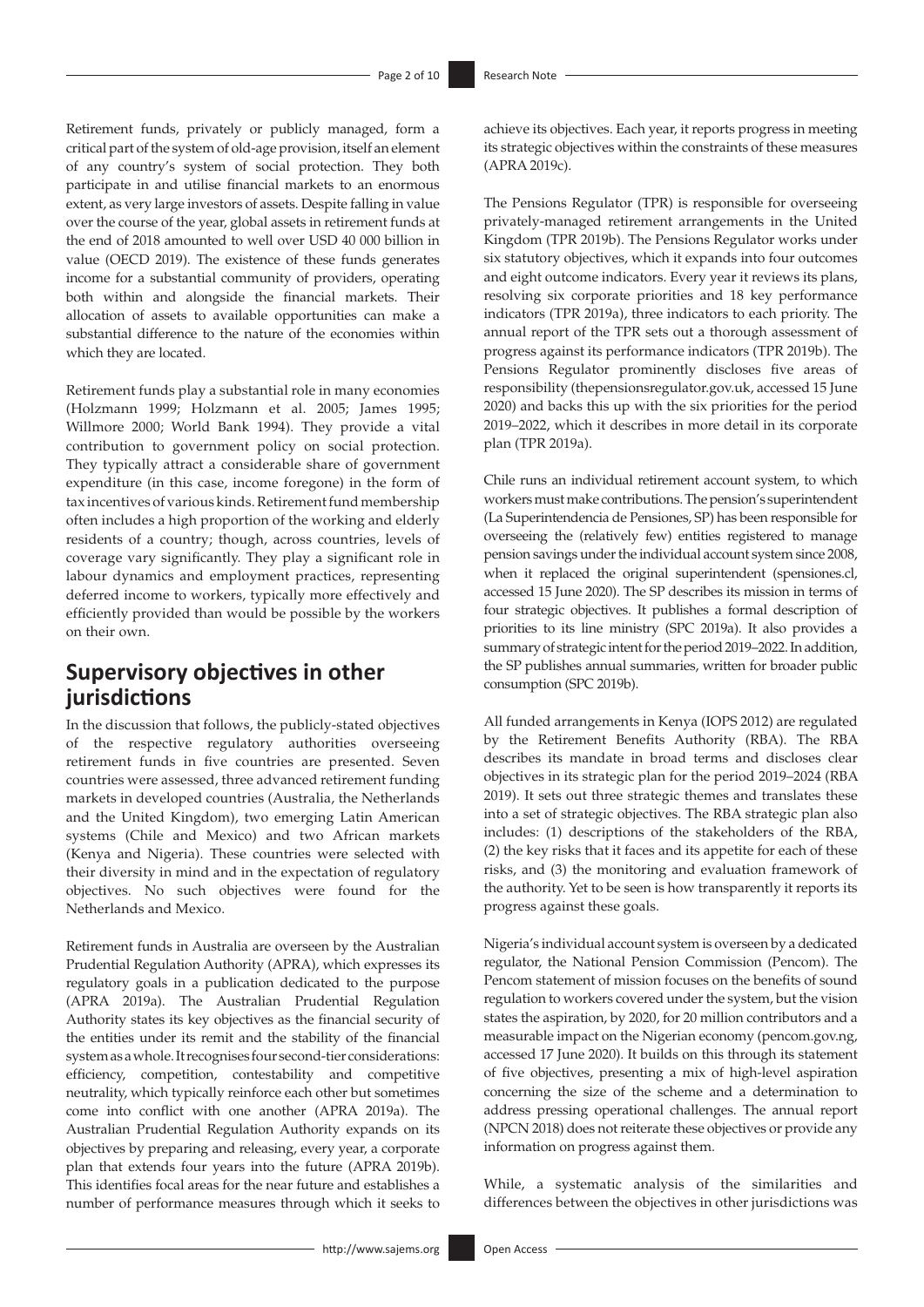not utilised, a number of observations follow from this brief study of the approaches taken by the authorities in these countries. Firstly, different approaches are evident, meticulous in the United Kingdom and Australia, ambitious and wide-ranging in Kenya and Nigeria, clear but somewhat understated in Chile. Secondly, having a dedicated pension supervisor appears to be helpful to the definition of goals, because such a person represents the entire ambition of that organisation. Thirdly, though an improved knowledge of the respective political economies would assist in the understanding, policy support appears to matter. Finally, in practice, few hindrances appear to exist to any supervisory authority, with the support of policymakers and within the constraints of its legal mandate, from adopting a strong and transparent set of objectives supported by a measurable set of outcomes.

# **The South African retirement fund market**

The retirement fund industry in this country is large. The most recent report of the Financial Services Board (FSB 2018) cites total assets across all fund types as R4262 bn. This amounts to 89.3% of the end-2017 value of the Gross Domestic Product of R4772 bn (South African Reserve Bank, SARB, [resbank.co.za](http://resbank.co.za), viewed 08 June 2020). An OECD (2019) assessment puts South African privately-managed retirement assets in 2016 among developing countries at second in dollar terms, and first as a percentage of GDP.

Membership of these funds is more difficult to determine with certainty. The FSB (2018) reports total membership of all funds as 16.9 million at the end of 2017, against an end-2017 labour force of 22.1 million and total employment of 16.2 million ([statssa.gov.za,](http://statssa.gov.za) viewed 08 June 2020). In fact, only 11.2 million of the members are reported by the FSB as contributing to their retirement funds. Some 950 000 are pensioner members. Approximately 4.5 million, some of them potentially also pensioners, are eligible for unclaimed benefits. Furthermore, it is reasonable to assume significant double-counting of these 11.2 million contributing members.

Until recently, South Africa regulated its banks from the SARB and all other financial-market participants through the non-bank regulator, the FSB. Following the patterns established by a number of other countries, Australia and New Zealand for example, regulation of all financialmarket entities has been split between two specialist organisations. Prudential regulation now falls to the newly established Prudential Authority (PA), which is located at the SARB. Market-conduct regulation is the responsibility of the FSCA, based at the offices of the defunct FSB. Retirement funds fall into a special category of entities whose prudential oversight is the responsibility of the FSCA, but the PA has indicated that it is expected to take responsibility for the prudential oversight of retirement funds from 01 April 2021 (PASA 2020).

#### **Policy context**

While current assets in retirement funds are high, household saving levels are not. Gross nominal household saving amounted to 1.3% of GDP throughout 2019 (seasonally adjusted, SARB 2020). This is marginally higher than over the previous decade, but low by international standards. The OECD cites South Africa's household saving rate at 0.26% of household disposable income in 2017, the first year since 2005 with a positive value, in position 27 out of 34 jurisdictions included, mostly industrialised countries ([data.oecd.org,](http://data.oecd.org) viewed 09 June 2020).

South Africa's privately managed retirement system is large by international standards, because, rare among developed or upper-middle-income developing countries, it offers no national-level retirement savings vehicle, publicly or privately run, to which contributions are mandatory. This is inconsistent with both the World Bank multi-pillar model, which emphasises a shared approach to old-age provision across a number of variables, and the corresponding framework of the International Labour Organisation that focuses on the role of the state as primary provider of social protection (ILO 2017; World Bank 1994). Retirement saving, supported by tax incentives, is thus directed to these privately managed vehicles, increasing the importance of sound regulatory objectives over such entities. While South Africa does provide near-universal old-age income to a large proportion of its elderly citizens, this is not designed to meet the needs of its low-income workers, many of whom are effectively excluded from the system of retirement saving.

South Africa's unusual approach to social protection for the elderly has been acknowledged and discussed by policymakers for some time (Committee of Inquiry 2002; DSD 2006; NPCSA 2012; NTSA 2004, 2007, 2015). It is widely agreed that the system of private provision for retirement in South Africa suffers major flaws and does not, by and large, achieve its primary objective of providing effectively for the retirement needs of workers. Preserving retirement savings is not compulsory, notwithstanding broad agreement on the principle and repeated efforts by policymakers to render it so. The outflow from retirement funds significantly exceeds the corresponding inflow. The membership of retirement funds appears to be broadly healthy, but it is, in fact, very poor in some industry sectors and income bands (NTSA 2013). The durability of accumulated saving after retirement is also being brought into question, given the investment risks carried by members in their defined contribution arrangements and evidence of high rates of drawdown in retirement in preference to purchasing an annuity guaranteed for life (NTSA 2012).

The primary concerns of those representing the working poor and the unemployed are that the system does not work effectively to mitigate the retirement risks of those with low income or interrupted work, and that the redistribution to the poor, implicit in the system of social grants, is inadequate. Policymakers have, until now, appeared not to be able to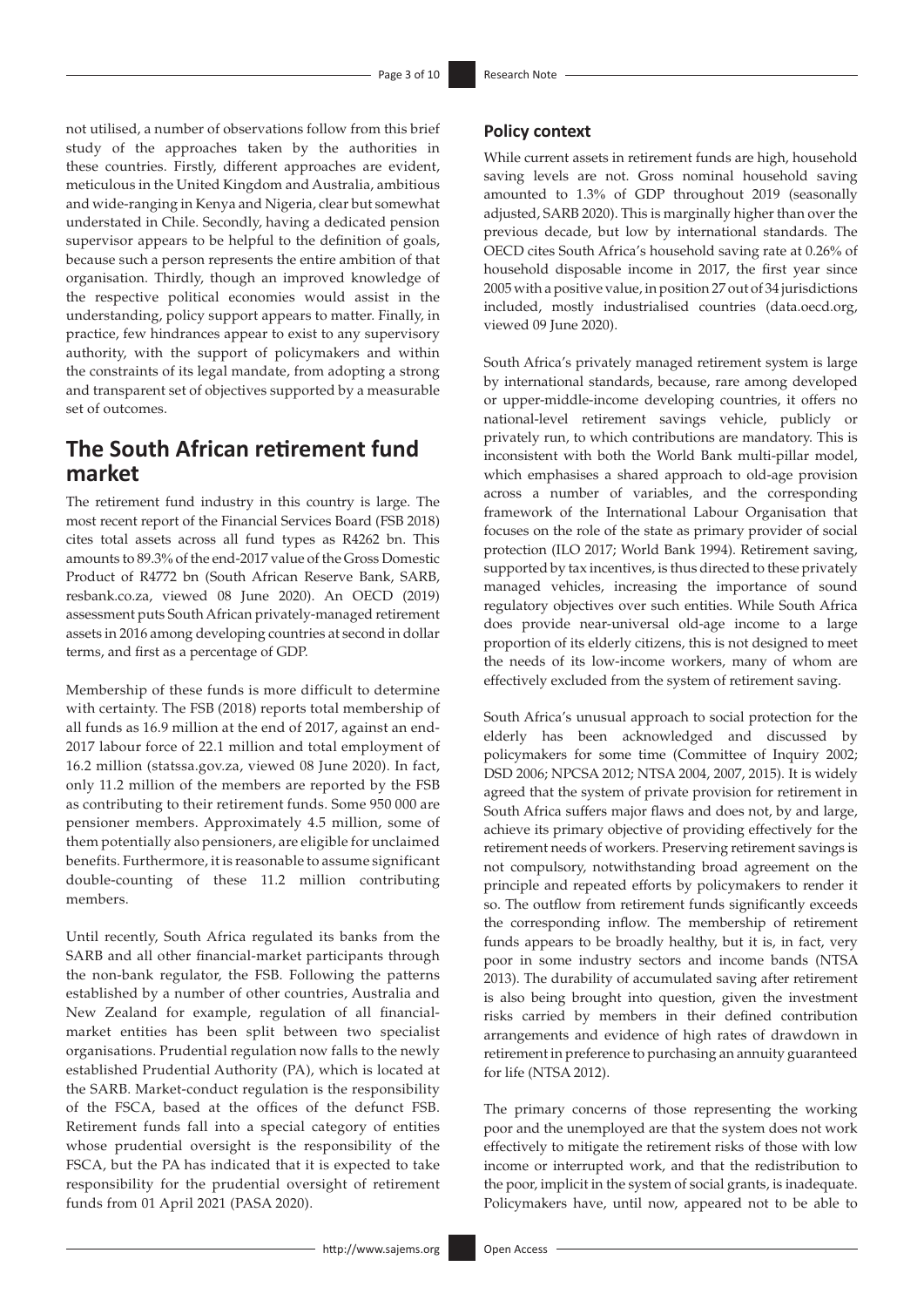agree on priorities for social protection and the potential path of reform. It is not clear where this leaves South Africa's retirement funds, or the regulator overseeing them.

#### **The challenges of retirement fund regulation**

If they are to be effective, the objectives that the regulatory authority establishes must recognise the flaws in the market under consideration and the steps that may be taken to mitigate these flaws. Before turning to examining the manner in which the FSCA establishes its priorities, consideration is given to the challenges of regulating retirement funds. These entities are marked by complexity of various forms. This complexity makes it more difficult to identify and mitigate potential market failures through regulation.

The financial management of defined benefit funds, which provide guarantees of exceptional duration, calls for careful attention, skill and experience (Clark & Monk 2006a, 2006b; Cowling et al. 2019; Franzen 2010). Less obvious, but perhaps more dangerous, is the risk borne by members of defined contribution funds and the challenge that these members are largely not able to manage this risk (Randle & Rudolph 2014; Stewart & Yermo 2008). These funds now dominate provision by private-sector workers in South Africa. Operations are complex. Optimising the investment of assets is not straightforward. Perhaps the most intractable problem to the regulatory authority, however, is the complexity inherent to the system of governance and the deep dependence of retirement-fund members on the effectiveness of such governance in practice.

In South Africa, as in many countries, the legal framework establishing oversight of retirement funds concentrates substantial responsibility in the hands of a few. The exercise of this responsibility is inadequately scrutinised by the ultimate stakeholders of these funds, the members and beneficiaries, who generally do not have the skill to exercise such scrutiny. The resulting outcomes are widely regarded as inadequate (DSD 2006; NPCSA 2012; NTSA 2004, 2007, 2013).

South Africa, in addition, employs a limited approach to enforcing minimum standards of expertise and experience of these few. The management board of a retirement fund represents the interests of the fund and all of its stakeholders. Quite how it balances the respective interest of the fund and its members has been the subject of vigorous debate.

Consider the complex dynamics of the principal–agent relationship. The trustees play the role of agent for the principals, ultimately the members and beneficiaries. Typically, though, the trustees do not have the expertise to invest the assets of the fund themselves. Bearing in mind the nature and extent of their responsibilities, they engage asset managers and advisors of various types to facilitate this. In this engagement, however, they act as principals over a range of agents, many of whom are experts in their fields and have considerable information advantages over their clients. Even simple interactions between principals and agents introduce the possibility of far-reaching conflicts of interest and distorted

incentives. With the stakes as high as they are in retirement funds, the regulatory task to minimise the potential for market distortions and their consequences is formidable.

A special case in point is the set of multi-employer funds, typically referred to as umbrella funds in South Africa. They appear to be the preferred vehicle of the regulator for addressing operational inefficiency by consolidating smaller funds. These entities present a pertinent challenge in the management of conflicts of interest, however. Umbrella funds are, in nearly all cases, established and controlled by a for-profit entity, which seeks a return on its investment. This fundamentally distorts the operation of a fund that, in law at least, is supposed to operate in the interests of its members and beneficiaries. Efforts to address this, forcing options to allocate assets elsewhere, for example, or ensuring that at least half of the trustees are independent, cannot overturn the underlying commercial conflict.

Finally, it is not clear how retirement funds contribute to policy objectives. Consider the five criteria commonly stated in international circles for a retirement system. These are: efficiency, sustainability, coverage, adequacy and security (Price, Ashcroft & Hafeman 2016). The extent to which privately managed retirement funds are able to contribute to all of these goals, is questionable. These funds have no influence on the extent to which coverage objectives might be met, for example. They are legally established as not-for-profit entities that do not actively seek new members. Defined contribution arrangements cannot deliver on the goal of adequacy unless the contributions paid by employers and members are adequate. These constraints typically leave the regulator focusing on operational efficiency and integrity and on the role of governance in supporting the security of member claims on the fund (Randle & Rudolph 2014). This is only a small part of delivering on the promise of retirement funding:

These issues provide a taste of the intractable challenges facing the regulator of retirement funds in South Africa. The funds have enormous investing potential and substantial responsibility to millions of members. They are typically overseen by trustees, often with inadequate skill who, in delicate positions, have to manage as best they can in the face of the substantial power and interests of information-rich providers of service. The power imbalances and conflicts of interest that characterise this market appear to introduce intractable market distortions. Under these circumstances, clearly stated regulatory objectives are surely a minimum requirement.

## **South African supervisory objectives**

In the discussion that follows, the stated objectives of a number of South Africa's financial-market regulators are considered, ending with the goals of the retirement fund unit of the FSCA.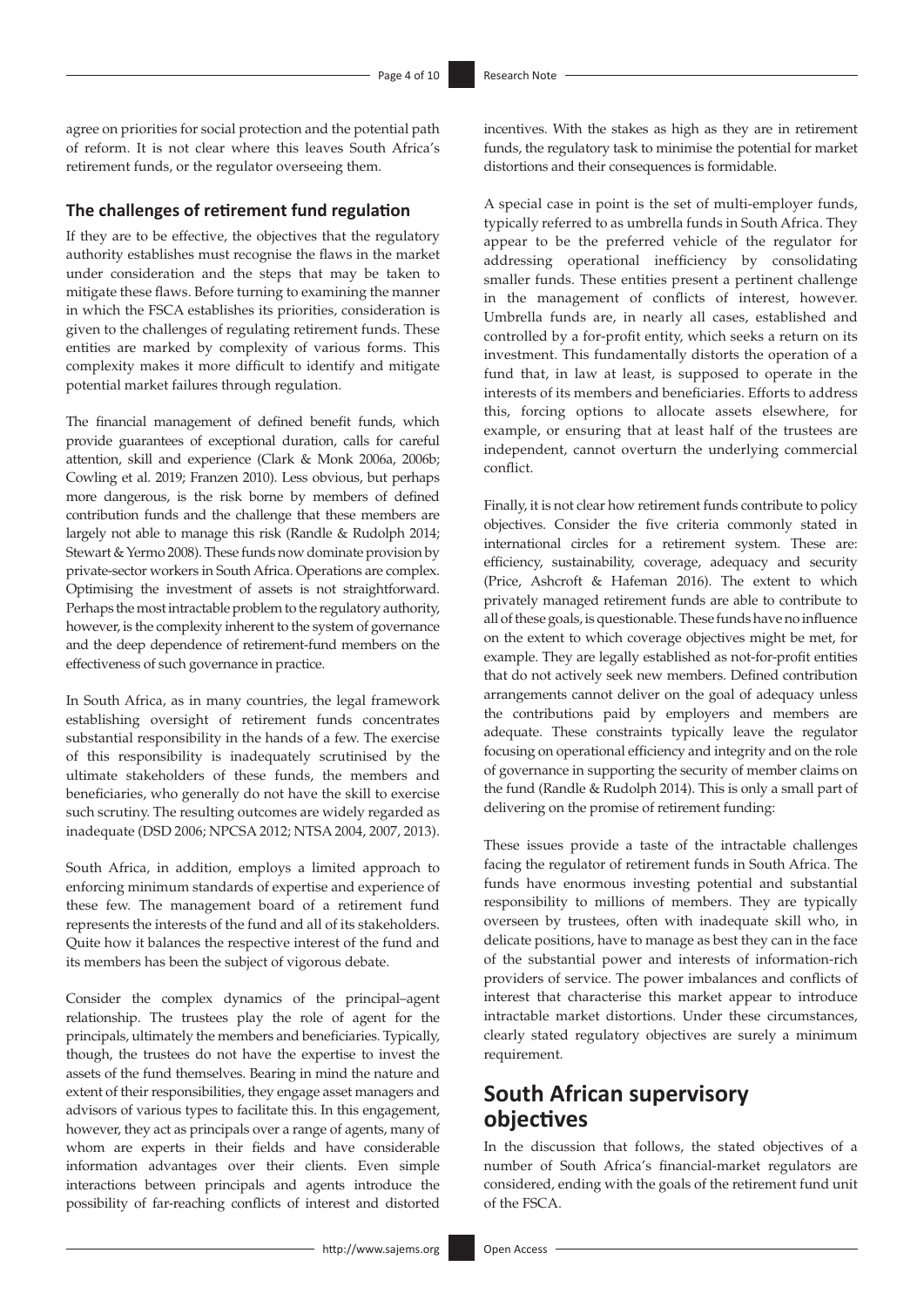This assessment starts by considering whether, in its responsibility to regulate other parts of the financial markets, South Africa's policymakers and regulators generally have taken care to express their regulatory objectives and determine progress against these objectives. At legislative level, objectives are consistently defined with clarity. The objectives of the PA, for example, that are expressed in the Financial Regulation Act, 2017, are consistent with the highlevel goals set out in the paper that established the way forward for the financial sector (NTSA 2011b). The legislation continues with a description of the functions required by the PA to meet its objectives and of the power to put in place further functions in order to achieve the objective established for it. The market-conduct regulator is similarly authorised to act in pursuit of its objectives.

Law sets out high-level objectives. These need to be translated by regulators into a more tangible set of outputs if they are to be useful. The PA has expressed its objectives, the five priorities that it intends to focus on in pursuit of these objectives and, for each of these, the outcomes that it regards as defining adequate progress towards achieving such priorities (PASA 2018). The first annual report of the PA (PASA 2019) indicates its progress to date, albeit not directly against the goals and outcomes set out in its strategy.

Under the terms of the Financial Sector Regulation Act (2017), the FSCA is required (Section 70) to develop and adopt a regulatory strategy, which must set the regulatory and supervisory priorities for the next three years and describe the principles under which it is to perform its functions. It must also review its strategy no less frequently than annually. The FSCA strategy paper (2018) sets out priorities for the FSCA as a whole, among them 'a robust regulatory framework that provides fair customer treatment, informed financial customers [and] strengthening the efficiency and integrity of our financial markets' (FSCA 2018:5). It does not define objectives specific to its mandate to oversee retirement funds.

Under the draft terms of the Conduct of Financial Institutions Bill (2018), which was issued in December 2018 and by June 2020 had passed through the first draft of consultation, the FSCA is furthermore mandated to promote the objectives of the law, which are set out in the Bill itself. It also makes reference to the objectives of the FSCA, as defined in the Financial Sector Regulation Act (see paragraph 5.2) and sets high standards for the FSCA to assess the success with which any provisions that it makes under the Bill, achieve its stated objectives. The FSCA, in other words, has the power to establish its regulatory objectives and the mandate to report on the success with which it achieves them.

More widely, South Africa's financial-sector policymakers have a good track record of explaining the reasons for proposed reforms to the regulatory framework. Among regulators, the SARB is particularly transparent in its statement of objectives and the extent to which it is making progress towards these goals (SARB 2017).

A look back at the practices of the FSB are helpful. The supervisory authority had a sound history of stating its goals and expanding its mission and vision into a number of parts. It expressed its mission:

To promote fair treatment of consumers of financial services and products, financial soundness of financial institutions, systemic stability of financial services industries, integrity of financial markets and institutions and consumer financial education. (FSB 2017:13)

The FSB also defined objectives and performance indicators. It stated progress against these indicators, in broad terms. In its last few annual reports (FSB 2017, for example), it described progress against a number of performance indicators.

Retirement funds are represented in a dedicated part of the FSB annual reports. That section includes descriptions of the responsibilities of key departments within the retirementfunds unit, a discussion of significant industry-related issues and a range of statistics regarding the retirement industry (FSB 2017). Objectives are not included, but the mission of the retirement fund unit is set out as follows:

To promote a safe and stable environment for members of retirement funds so that obligations of all stakeholders are met when due through our commitment, professionalism and teamwork. (FSB 2017:32)

The most recent available report covering retirement funds at the time of drafting appears to be the final report of Registrar of Pension Funds (FSB 2018), issued in December 2018 and covering the calendar year 2017. This paper describes the activities of the unit and extensive statistics on retirement funds, but does not report on progress against regulatory objectives. The FSCA, since its inception, does not appear to have published a report covering retirement funds.

To date, in conclusion, the FSCA has not formulated a set of objectives for retirement fund regulation in significant depth or breadth. While the criteria governing the success of a retirement system may be described as efficiency, sustainability, coverage, adequacy and security, the retirement funds unit at the FSCA has focused its objectives on safety and stability for the members of retirement funds.

In mitigation, it may be suggested that its objectives include elements of efficiency and adequacy. Evidence for the first exists in the market-conduct framework of which it forms a part, in statements regarding the need for industry consolidation and in its concern over the communication to members of projected retirement benefits. Regarding the second, the release of draft rules covering the calculation underpinning the description of projected retirement benefits (FSCA 2020) is an example of the customer-centric approach of the FSCA.

South Africa's retirement funds regulator operates in the context of considerable policy uncertainty. This paper includes a number of references to the start-stop nature of the development of this policy over many years. Opaque policy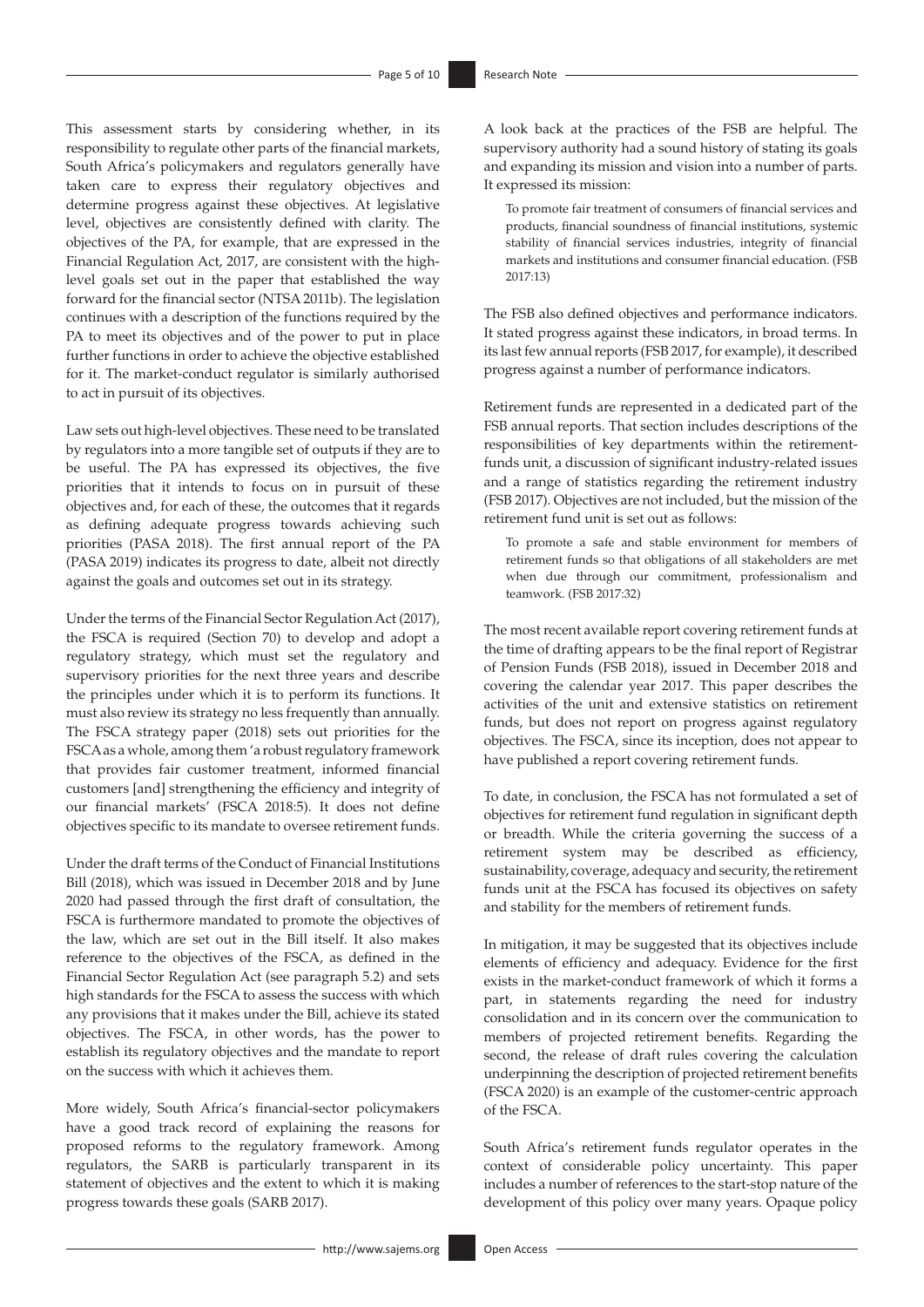regarding the role of retirement funds may make it more difficult for the regulator to set its objectives. Recently, however, with the powers granted to the FSCA to develop regulation (primarily by the Financial Sector Regulation Act 2017), the status of the overseeing entity was effectively raised from the position of supervisor to regulator. This gives the FSCA the authority to amend its regulatory strategy at any time, subject to appropriate consultation.

### **Recommendations**

In the discussion that follows the options available to the FSCA to clarify its regulatory objectives concerning retirement funds are considered. This calls for a systematic approach to the retirement funding system, the risks of market failure and actions that may be taken by regulators to overcome these risks. The approach that follows, considers – for each of the primary goals of a framework for old age provision, efficiency, sustainability, coverage, adequacy and security – what role the retirement fund unit at the FSCA might play to develop and meet its regulatory objectives. Considering regulatory priorities along the lines of these primary goals, provides a sound foundation and a better chance of completeness than an alternative method.

### **Efficiency**

Defined contribution retirement funds are effectively owned by their members. The trustees of these funds should be doing everything they can to ensure that they utilise member resources as effectively as possible, taking into account the costs and corresponding benefits of alternative actions. The market-conduct framework of the FSCA facilitates oversight of the extent to which funds manage their expenses in the pursuit of the most appropriate outcome for their members.

A number of approaches might be used by the FSCA to track fund expenses and influence trustees to operate with appropriate efficiency. Setting limits is not recommended as it runs the risk of distorting the operation of markets (Bar-Gill 2015; Loube 1995), but requiring funds to report expenditure electronically and gathering comparative information across the industry, could lead to the development of benchmarks that might influence behaviour appropriately.

Perhaps more important, however, and more closely in line with the market-conduct philosophy of the FSCA, is that retirement funds demonstrate their focus on efficiency through their commitment to sound and effective governance. Boards of trustees themselves ought to acknowledge the impacts that their decisions have on the welfare of their members and make every effort to manage fund expenditure accordingly. Requiring the demonstrable implementation of effective governance and risk management by retirement funds would assist in building this responsibility.

Effective governance helps to overcome the potential for the pursuit of low costs at the expense of effective delivery.

Efficiency can only be gauged in terms of the effectiveness with which outcomes are delivered, which must take both costs and benefits into account. Regulatory objectives should be expressed in such terms.

#### **Sustainability**

Issues of sustainability appear to fall outside the brief of the retirement funds regulator. Sustainability is concerned with whether the value of contributions payable is sufficient, in the very long run, for the benefits provided. Old-age funding systems that are not sustainable are typically those that promise benefits without pre-funding and suffer the impacts of changes to the balance of contributors and beneficiaries (World Bank 1994). Defined contribution arrangements do not suffer from this problem, but if contributions are insufficient or members withdraw savings prior to retirement, then the sustainability of the system is without question inadequate as well. South Africa surely suffers this problem.

Much can still be done, at the level of the retirement fund, to improve sustainability. This should be reflected in regulatory objectives. Good governance, along with disciplined recordkeeping, financial management and regular actuarial reviews all contribute to the financial viability of a retirement fund and ultimately to the sustainability of the system as a whole by ensuring that the risks that members bear are managed as effectively as possible. A strong focus by the regulator on these disciplines, ultimately on the effectiveness with which members are supported in their risk-management challenge, would represent a sound contribution to sustainability at system level.

#### **Coverage**

Coverage also seems to fall outside the remit of the regulator, which does not have the power to require employers to make available to their workers a retirement fund or an efficient alternative individual arrangement.

The FSCA accepts its responsibility, however, to deliver financial education to South Africans. Highlighting the importance of saving for retirement should form part of this, not just in the environment of the workshop but through efforts to grow public awareness. Furthermore, contributing to efforts to identify more accurately how many South Africans are preparing financially for old age and how effectively they are doing so, would also be helpful. Finally, the FSCA has a significant role to play in contributing actively to the development of sound government policy regarding provision for old age. All of these might be reflected in its objectives.

#### **Adequacy**

South Africa faces enormous challenges regarding the adequacy of provision for old age. This is particularly acute among low-income workers who do not have access to a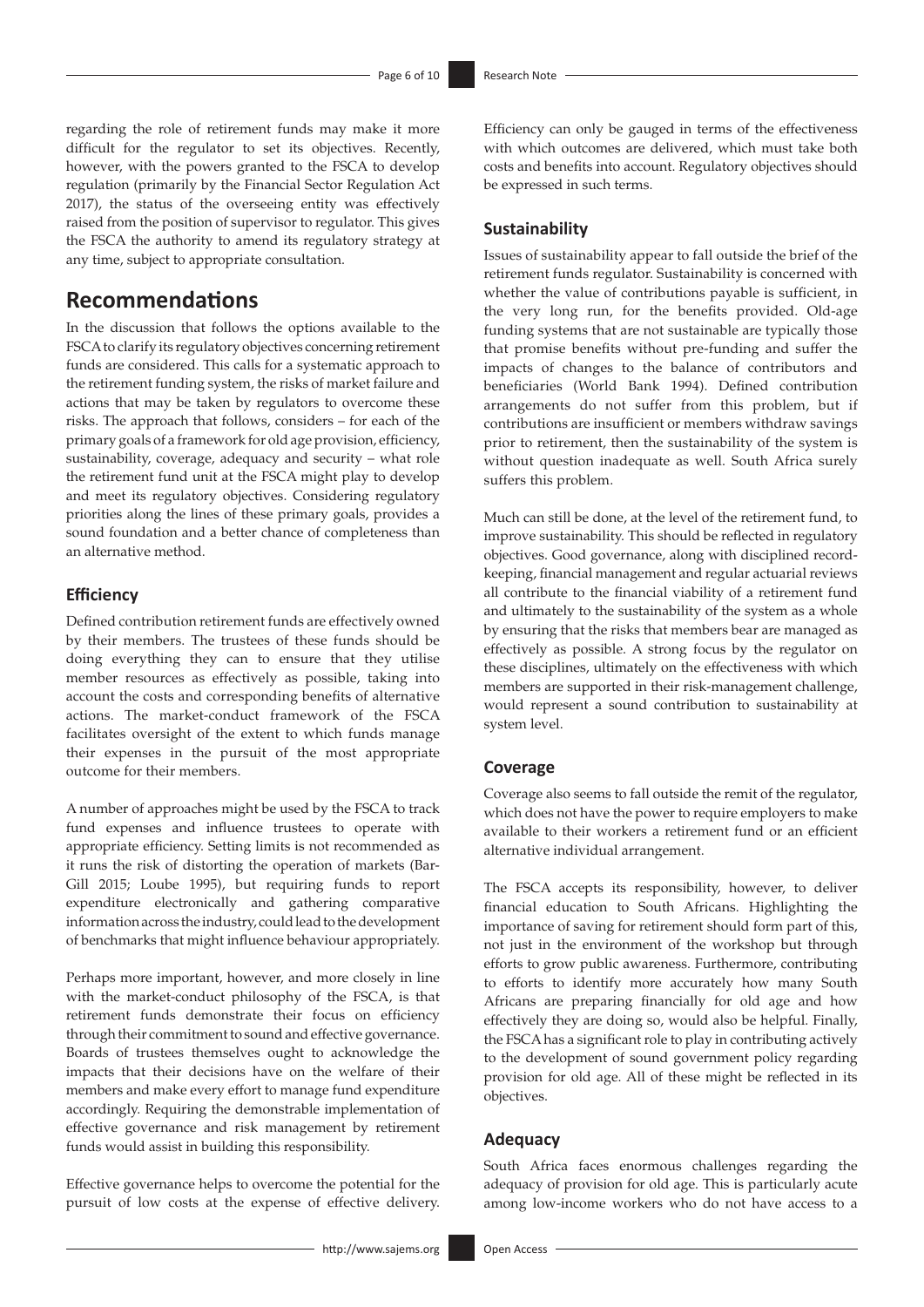retirement fund and workers at all income levels who choose not to preserve their accumulated retirement saving when they leave employment, or switch from one job to another. The FSCA has access to the data needed to bring these concerns to light. Gathering sound information and reporting it through appropriate channels would contribute meaningfully to the development of sound policy.

Adequacy is also of critical importance at the level of the fund. Defined benefit funds typically provide for income in old age at a relatively generous rate, though they should take care to explain to members both the nature of this promise and the consequences of leaving the arrangement prior to retirement. For members of defined contribution funds, the situation is a great deal more difficult. These members bear the risk that, at retirement, they have not accumulated sufficient assets in their fund, along with other arrangements that they have made. They also take investment risk in the fund, a risk that these members typically do not have the skills to manage. A number of retirement funds undertake good work to communicate to their members the importance of planning ahead for old age by projecting to the date of retirement the income expected from savings accumulated to date, along with future contributions and investment returns. Under the responsibilities imposed on these funds by the marketconduct framework, the standards covering communication to members of the risks to which they are exposed, and the means for mitigating these risks, should be high.

The FSCA could assist in this process of communication, perhaps by issuing regular information leaflets using a variety of media that are designed for consumption by fund members. Under its market-conduct mandate, furthermore, the FSCA could establish minimum standards of communication to members by trustees. Overall, however, it is not clear that sufficient work is undertaken to test the effectiveness of communication to members. Communication that is either not understood or is not converted into appropriate action is wasted. The FSCA should frame regulatory objectives with this in mind.

#### **Security**

The security of retirement savings is the goal that lends itself most closely to the current regulatory model. It would be helpful as a start for the FSCA to explain what it means by 'safe and stable' and to identify the actions that it takes to achieve these ends.

Since the objectives underpinning regulation typically identify potential market failures and the steps required to address these, the FSCA could take this approach to defining its role as part of the ongoing process of establishing its regulatory mandate, taking into account the approaches utilised elsewhere. As a result, it might require trustees to adopt and follow strategic plans, consider issues of market competition, identify ways to improve management or aim to ensure that retirement funds overcome tendencies to view investment performance through a conservative short-term lens to the potential detriment of long-term success.

Under the powers now available to the FSCA to ensure an effective framework of market-conduct regulation, the regulator is well able to require all retirement funds to meet minimum requirements of governance and risk management and to demonstrate that they do so in the interests of all members. This could be supported by minimum standards of disclosure to members and a summarised version of this disclosure for public consumption, facilitating comparison across funds.

It is not clear how commercially established multi-employer arrangements would be able to demonstrate a best-practice approach to governance that is sufficiently strong to overcome the natural bias resulting from the commercial relationship of the fund with one financial service provider. One possibility for consideration by the regulator is to recognise that, by virtue of the inseparable relationship between the not-for-profit fund and the commercial entity that established it, additional regulatory requirements may need to be placed on these entities. These may help to address the limits to investment choice, the potential for compromises to the effectiveness of governance and the distortions to competitive dynamics between these entities and their stand-alone counterparts. While price controls are particularly dangerous to the effective operations of markets and are not recommended, an alternative might be minimum levels of public transparency of these entities concerning the fees that they charge and the range of services that they offer. Finally, it is difficult for groups of members to leave multiemployer arrangements, again impacting competitive dynamics. Minimum standards in this regard may be helpful. Lessons might be learned from the FSCA's Latin American counterparts, which utilise intense and intrusive approaches to manage the regulation of the few powerful commercial entities under their jurisdiction.

### **Concluding comments**

The FSCA has been established with a strong mandate and supporting powers, and with few limitations on its scope, to exercise a lasting effect on the market:

A strong market conduct policy framework should support the delivery of desired policy outcomes in the financial sector, enable the monitoring of the extent to which those outcomes are being achieved, ensure preventative action is taken to mitigate the risk of poor outcomes, and ensure remedial action is taken when poor outcomes are in fact produced. (NTSA n.d.:11)

It is precisely the development of those outcomes that this paper encourages. The trustees of a retirement fund take enormous ethical and technical responsibility for the wellbeing of their members. They should be required to demonstrate how they meet minimum standards of governance, disclosure and risk management, failing which firm action should be taken by the regulator to improve these standards. Improving the seriousness with which retirement funds meet the needs of their members would go a long way to meeting the fundamental purpose of the FSCA and to clarifying the contribution of these funds to the social protection framework of the country.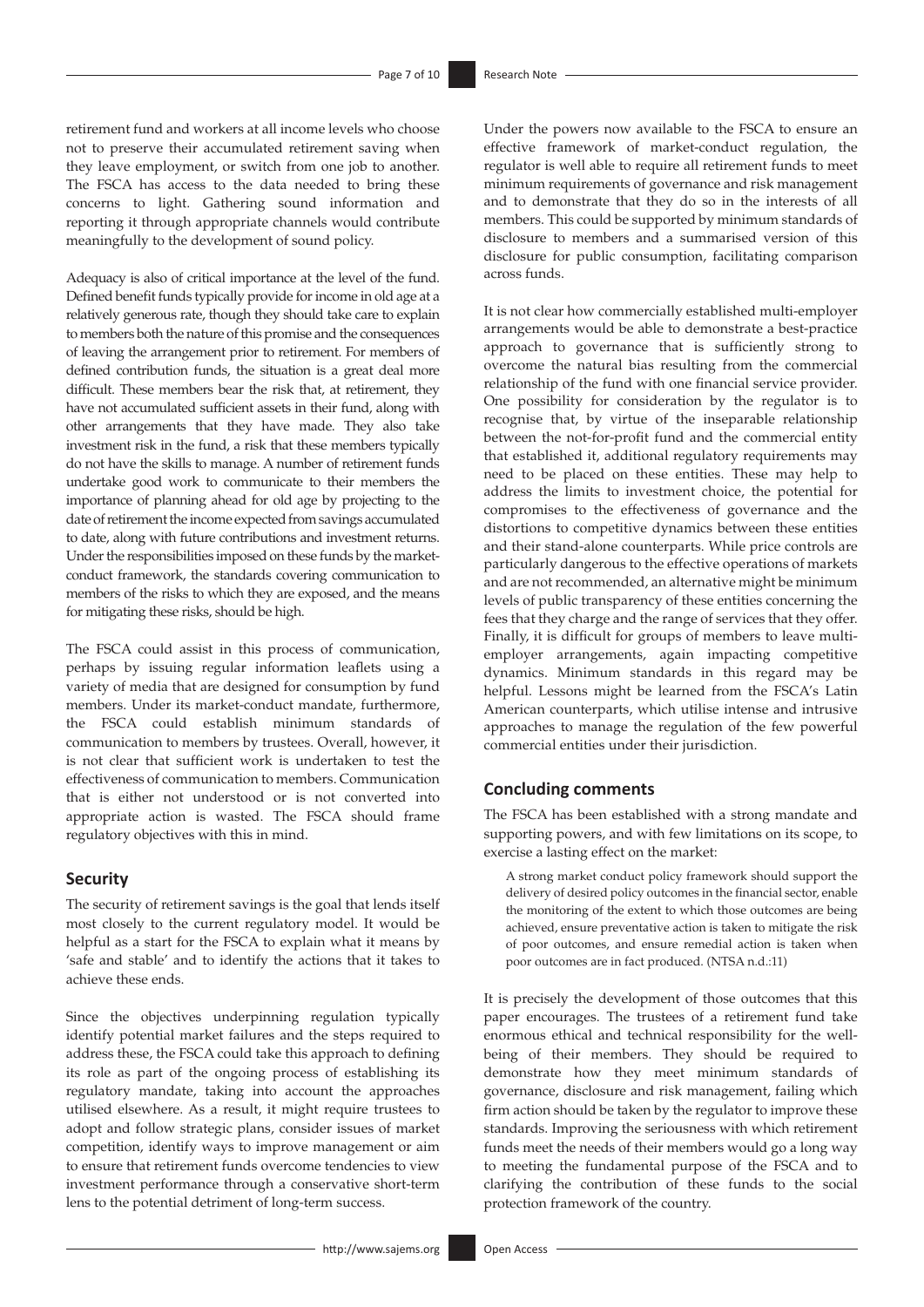# **Further research**

Research is critical in support of FSCA goals to improve the effectiveness of market operation to the advantage of the ultimate beneficiaries of these markets. A wide range of research has been carried out, internationally and locally, into the dynamics of choice faced by the members of retirement funds.

Consideration of the five policy objectives for old-age provision suggests a number of possibilities for further research in South Africa. Coverage and adequacy of retirement savings represent burning ships that need urgent attention. Not enough is understood about the quality of retirement fund coverage in South Africa and the split between those, with the benefit of tax incentives, who are saving for an income in retirement and those, members of provident funds, most likely on lower incomes, who will receive a lump sum and may well then draw an old-age grant. Little is also known about the nature of old-age income security, given the poor rates at which retirement proceeds are converted into lifetime annuities. Furthermore, the extent to which accumulated saving is preserved until retirement is not well understood, though it appears to be low. All of these provide an excellent reason for systematic information gathering and analysis, in all likelihood combining a number of sources. The FSCA itself may be in a strong position to coordinate this activity.

Efficiency considerations should also be high on the FSCA agenda, given its focus on sound market conduct. Analysis of the overall expenditure of retirement funds, on a year-by-year basis, suitably normalised to allow for asset and membership differences, should give to external commentators and to the funds themselves (not to mention their members) an opportunity to assess differences in the efficiency of these vehicles. The FSCA probably has better access to information than most and could carry out and publish this analysis itself. Industry bodies should have an interest in promoting transparency of this nature. In the interests of industry transparency, multi-employer funds and entities designed for individual take-up should also be publishing appropriately calculated and soundly balanced assessments of efficiency, supported by the Association for Savings and Investment South Africa. If they are not, the FSCA has a role to play in encouraging or mandating such publication.

Perhaps the most challenging area for scrutiny is that of the security of retirement saving. High-quality, detailed, reliable data is a necessary condition for effective research, but it is not sufficient. Market failure presents itself in a number of ways. Many of these channels of market distortion adversely impact member security because they affect the extent to which customers are able to act fairly in their own interest. It is not sufficient, for example, to note that administrative services or risk benefits are priced competitively, but not asset management, as appears anecdotally to be the case, if this is not supported by a careful understanding of why this may be the case and what might be done to address it.

High-quality research would be useful in a number of further areas, for example:

- the decisions that members of defined contribution funds take regarding the allocation of accounts to asset classes, both before and after retirement;
- the effectiveness of communication to members in terms of improved understanding and appropriate conversion of thoughts into action;
- the potential for goals-based arrangements and other methods from the disciplines of behavioural finance to improve retirement outcomes;
- the quality of governance and risk management at retirement funds, and the consequences of this quality on the performance of the funds and outcomes for members;
- the impacts, positive and negative, of the constrained models of governance that characterise funds that fall exclusively under the operational oversight of a commercial entity, multi-employer funds and those aimed at individuals;
- the impacts on the overall outcome for members of pricing investment management services as a percentage of assets under management rather than on an alternative basis such as a fee for service;
- the potential for inappropriate incentives to asset managers arising from performance-based investment fees; and
- the costs and benefits of directing resources to the management of operational risk in retirement funds.

The FSCA is surely the party most directly interested in an effectively operating retirement-funding market. It probably also has the best access to fund-level information. It should play a critical role in coordinating research into the market and its participants.

# **Concluding comments**

Like many retirement funding markets, South Africa's ecosystem for private-sector old-age provision is large, complex and very important to a wide range of players. It is also characterised by deep challenges, particularly with regard to the alignment of incentives between principals and their agents. This ecosystem requires sound, effective oversight. The FSCA has been granted the power to exercise this oversight. To do so effectively, however, it needs to establish a set of regulatory objectives that are clearly stated and are translated into measurable outcomes. Progress against these outcomes should be reported upon regularly. In the context of opaque government policy regarding the role that privately managed retirement funds are to play in the social protection framework, this is difficult. It is, nevertheless, critical.

# **Acknowledgements**

The research reported in this article is intended to contribute to completion of a PhD degree at the University of Pretoria. Some of the work was carried out as part of an MSc thesis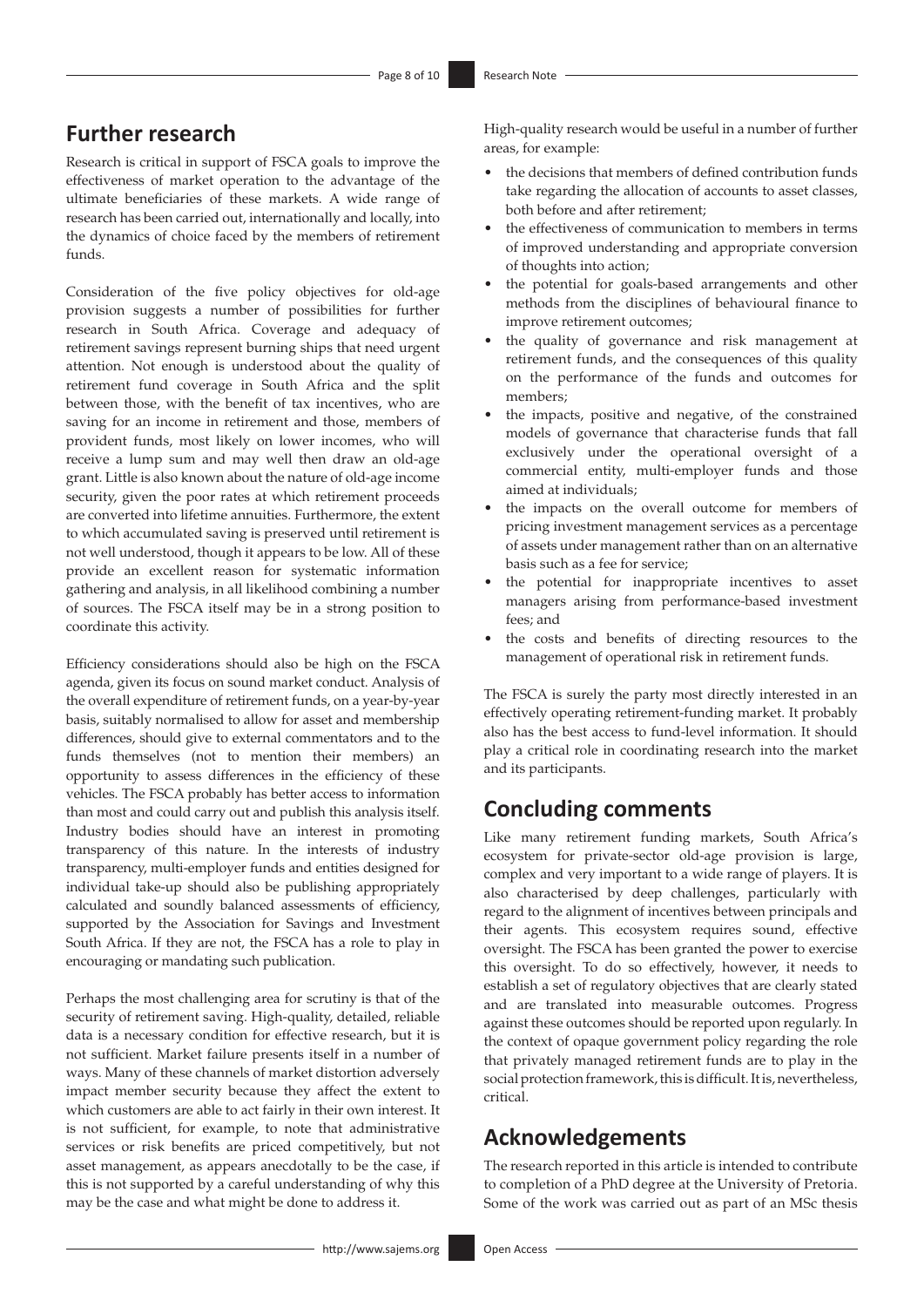completed in 2019 at the University of Pretoria. I am grateful for the guidance provided by supervisors Prof Conrad Beyers and Prof Corlia van Heerden. I acknowledge as well comments received from delegates to the 2020 Convention of the Actuarial Society of South Africa, to which this paper was presented, and from pre-presentation reviewer, Costa Economou.

#### **Competing interests**

I declare that I have no financial or personal relationships that may have inappropriately influenced me in writing this article.

#### **Author's contributions**

I declare that I am the sole author of this research article.

#### **Ethical considerations**

This article followed all ethical standards for research without direct contact with human or animal subjects.

#### **Funding information**

Financial support for open-source publication is gratefully acknowledged from the University of Pretoria.

#### **Data availability**

Data sharing is not applicable to the article, as no new data were created or analysed in this study.

#### **Disclaimer**

Responsibility for all errors remains mine: the views expressed in this article are my own and are not an official position of the University of Pretoria.

### **References**

- APRA, 2019a, *APRA's objectives: Information paper*, Australian Prudential Regulation Authority, Sydney, Australia, <https://www.apra.gov.au/contact-us>
- APRA, 2019b, *Corporate plan 2019–2023*, August, Sydney, Australia, [https://www.](https://www.apra.gov.au/contact-us) [apra.gov.au/contact-us](https://www.apra.gov.au/contact-us)
- APRA, 2019c, *Annual report 18/19*, September,<https://www.apra.gov.au/contact-us>
- Baldwin, R. & Black, J., 2016, 'Driving priorities in risk-based regulation: What's the problem?', *Journal of Law and Society* 43(4), 565–595.
- Bar-Gill, O., 2015, 'Price caps in multiprice markets', *The Journal of Legal Studies* 44(2), 453–476. <https://doi.org/10.1086/684300>
- Bisias, D., Flood, M., Lo, A.W. & Valavans, S., 2012, 'A survey of systemic risk analytics', *Annual Review of Financial Economics* 4(1), 255–296. [https://doi.org/10.1146/](https://doi.org/10.1146/annurev-financial-110311-101754) [annurev-financial-110311-101754](https://doi.org/10.1146/annurev-financial-110311-101754)
- Black, J., 2012, *Calling regulators to account: Challenges, capacities and prospects*, LSE Law, Society and Economy Working Papers 15/2012, London School of Economics and Political Science, London.
- Brunnermeier, M., Crocket, A., Goodhart, C., Persaud, A.D. & Shin, H., 2009, *The fundamental principles of financial regulation*, Geneva Reports on the World Economy 11, International Center for Monetary and Banking Studies, Geneva, and the Centre for Economic Policy Research, London.
- Clark, G.L. & Monk, A.H.B., 2007a, 'The "crisis" in defined benefit corporate pension liabilities Park II: Current solutions and future prospects', *Pensions: An International Journal* 12(2), 68–81. [https://doi.org/10.1057/palgrave.pm.](https://doi.org/10.1057/palgrave.pm.5950045) [5950045](https://doi.org/10.1057/palgrave.pm.5950045)
- Clark, G.L. & Monk, A.H.B., 2007b, 'The "crisis" in defined benefit corporate pension liabilities Park I: Scope of the problem', *Pensions: An International Journal* 12(1), 43–54. <https://doi.org/10.1057/palgrave.pm.5950041>
- Committee of Inquiry, 2002, *Transforming the present Protecting the future*, Consolidated Report of the Committee of Inquiry into a Comprehensive System of Social Security for South Africa, chaired by Prof Vivienne Taylor, available with<br>supporting reports of the sub-committees, March, [https://sarpn.org/](https://sarpn.org/CountryPovertyPapers/SouthAfrica/march2002/report/Transforming_the_Present_pre.pdf)<br>CountryPovertyPapers/SouthAfrica/march2002/report/Transformin [Present\\_pre.pdf](https://sarpn.org/CountryPovertyPapers/SouthAfrica/march2002/report/Transforming_the_Present_pre.pdf)
- Cowling, C.A., Fisher, H.J., Powe, K.J., Sheth, J.P. & Wright, M.W., 2019, 'Funding defined benefit pension schemes: An integrated risk management approach', *British Actuarial Journal* 24(7), 1–69. [https://doi.org/10.1017/S1357321718](https://doi.org/10.1017/S135732171800034X) [00034X](https://doi.org/10.1017/S135732171800034X)
- DSD, 2006, *Reform of retirement provisions: Discussion document*, Department of Social Development, South African Government, Pretoria.
- Erskine, A., 2014, *Regulating the Australian Financial System*, The Funding Australia's Future Project, Australian Centre for Financial Studies.
- Franzen, D., 2010, *Managing investment risk in defined benefit pension funds*, Working Papers on Insurance and Private Pensions No. 38, OECD Publishing, Paris, [https://](https://www.oecd.org/finance/private-pensions/44899253.pdf) [www.oecd.org/finance/private-pensions/44899253.pdf](https://www.oecd.org/finance/private-pensions/44899253.pdf)
- FSB, 2017, *2017 Annual report*, Financial Services Board, South Africa, Pretoria, [https://www.fsca.co.za/Annual](https://www.fsca.co.za/Annual%20Reports/FSB%20Annual%20Report%202017.pdf)%20Reports/FSB%20Annual%20Report%20 [2017.pdf](https://www.fsca.co.za/Annual%20Reports/FSB%20Annual%20Report%202017.pdf)
- FSB, 2018, *Registrar of pension funds annual report 2017*, December, Pretoria, [https://](https://www.fsca.co.za/Annual%20Reports/Registrar%20of%20Pension%20Funds%20Annual%20Report%202017.PDF) [www.fsca.co.za/Annual](https://www.fsca.co.za/Annual%20Reports/Registrar%20of%20Pension%20Funds%20Annual%20Report%202017.PDF)%20Reports/Registrar%20of%20Pension%20Funds%20 Annual%20Report%[202017.PDF](https://www.fsca.co.za/Annual%20Reports/Registrar%20of%20Pension%20Funds%20Annual%20Report%202017.PDF)
- FSCA, 2018, *Regulatory strategy of the Financial Sector Conduct Authority: October 2018 to September 2021*, Financial Sector Conduct Authority, South Africa, undated but published late in 2018, [https://www.fsca.co.za/Documents/FSCA\\_](https://www.fsca.co.za/Documents/FSCA_Strategy_2018.pdf) [Strategy\\_2018.pdf](https://www.fsca.co.za/Documents/FSCA_Strategy_2018.pdf)
- FSCA, 2020, *Publication of draft Conduct Standard on Communication of benefit projections to members of pension funds*, FSCA Communication 31 of 2020 (RF), [https://www.fsca.co.za/Regulatory](https://www.fsca.co.za/Regulatory%20Frameworks/Temp/FSCA%20Communication%2031%20of%202020%20(RF).pdf)%20Frameworks/Temp/FSCA%20 [Communication](https://www.fsca.co.za/Regulatory%20Frameworks/Temp/FSCA%20Communication%2031%20of%202020%20(RF).pdf)%2031%20of%202020%20(RF).pdf
- Healy, P.M. & Palepu, K.G., 2001, 'Information asymmetry, corporate disclosure, and the capital markets: A review of the empirical disclosure literature', *Journal of Accounting and Economics* 31, 405–440. [https://doi.org/10.1016/S0165-](https://doi.org/10.1016/S0165-4101(01)00018-0) [4101\(01\)00018-0](https://doi.org/10.1016/S0165-4101(01)00018-0)
- Holzmann, R., 1999, *The World Bank approach to pension reform*, Social Protection Discussion Paper Series No. 9807, Social Protection Unit, World Bank, Washington DC,<http://www.pensions-institute.org/wp-content/uploads/wp1902.pdf>
- Holzmann, R., Hinz, R., Von Gersdorff, H., Gill, I., Impavido, G., Musalem, A.R. et al., 2005, *Old-age income support in the 21st century: An international perspective on pension systems and reform*, World Bank, Washington, DC.
- ILO, 2017, *World social protection report 2017–19: Universal social protection to achieve the sustainable development goals*, International Labour Office, Geneva.
- IOPS, 2012, *IOPS Toolkit for Risk-based Pension Supervision: Case study Kenya*[,](http://www.iopsweb.org/about/contact-us/#d.en.515236) International Organisation of Pension Supervisors, Paris, [http://www.iopsweb.](http://www.iopsweb.org/about/contact-us/#d.en.515236) [org/about/contact-us/#d.en.515236](http://www.iopsweb.org/about/contact-us/#d.en.515236)
- [James](http://www.pensions-institute.org/wp-content/uploads/wp1902.pdfJames), E., 1995, 'Averting the old age crisis: An international perspective', *Aging International* 22(2), 15–22. <https://doi.org/10.1007/BF02681086>
- Khwaja, A.I. & Mian, A., 2011, 'Rent seeking and corruption in financial markets', *Annual Review of Economics* 3, 579–600. [https://doi.org/10.1146/annurev-](https://doi.org/10.1146/annurev-economics-061109-080310)[economics-061109-080310](https://doi.org/10.1146/annurev-economics-061109-080310)
- Knot, K., 2014, 'Governance of macroprudential policy', in *Financial stability review, 2014*, Macroprudential policies: Implementation and interactions, Banque de France, April, Paris,<https://ideas.repec.org/a/bfr/fisrev/20141803.html>
- Laffont, J. & Martimort, D., 2002, *The theory of incentives The Principala–Agent model*, Princeton University Press, Princeton, NJ.
- Llewellyn, D.T., 1999, *The economic rationale for financial regulation*, Occasional Paper Series No. 1, Financial Services Authority, April, Financial Services [https://www.fep.up.pt/disciplinas/pgaf924/PGAF/Texto\\_2\\_](https://www.fep.up.pt/disciplinas/pgaf924/PGAF/Texto_2_David_Llewellyn.pdf) Authority, London.<br>[David\\_Llewellyn.pdf](https://www.fep.up.pt/disciplinas/pgaf924/PGAF/Texto_2_David_Llewellyn.pdf)
- Loube, R., 1995, 'Price cap regulation: Problems and solutions', *Land Economics* 71(3), 286–298.<https://doi.org/10.2307/3146347>
- NPCN, 2018, *2018 Annual report*, National Pension Commission of Nigeria, Abuja <https://www.pencom.gov.ng/contact-us>
- NPCSA, 2012, *National development plan 2030: Our future Make it work*, National Planning Commission, The Presidency, Government of South Africa, Pretoria, [https://www.gov.za/documents/national-development-plan-2030-our-future](https://www.gov.za/documents/national-development-plan-2030-our-future-make-it-work)[make-it-work](https://www.gov.za/documents/national-development-plan-2030-our-future-make-it-work)
- NTSA, 2004, *Retirement fund reform: A discussion paper*, National Treasury, Government of South Africa, December, Pretoria, [http://www.treasury.gov.za/](http://www.treasury.gov.za/public%20comments/Retirement%20Fund%20Reform%20A%20Discussion%20Paper.pdf) public%[20comments/Retirement](http://www.treasury.gov.za/public%20comments/Retirement%20Fund%20Reform%20A%20Discussion%20Paper.pdf)%20Fund%20Reform%20A%20Discussion%20 [Paper.pdf](http://www.treasury.gov.za/public%20comments/Retirement%20Fund%20Reform%20A%20Discussion%20Paper.pdf)
- NTSA, 2007, *Social security and retirement reform: Second discussion paper*, National Treasury, Government of South Africa, February, Pretoria, [http://www.treasury.](http://www.treasury.gov.za/documents/national%20budget/2007/Social%20security%20and%20retirement%20reform%20paper.pdf) [gov.za/documents/national](http://www.treasury.gov.za/documents/national%20budget/2007/Social%20security%20and%20retirement%20reform%20paper.pdf)%20budget/2007/Social%20security%20and%20 retirement%20reform%[20paper.pdf](http://www.treasury.gov.za/documents/national%20budget/2007/Social%20security%20and%20retirement%20reform%20paper.pdf)
- NTSA, 2011a, *Reviewing the regulation of financial markets in South Africa*, National Treasury, Government of South Africa, August, [http://www.treasury.gov.za/](http://www.treasury.gov.za/public%20comments/FMB/FMB%20policy%20document.pdf) public%[20comments/FMB/FMB](http://www.treasury.gov.za/public%20comments/FMB/FMB%20policy%20document.pdf)%20policy%20document.pdf
- NTSA, 2011b, *A safer financial sector to serve South Africa better*, Policy document, National Treasury, Government of South Africa, February, [https://www.resbank.](https://www.resbank.co.za/en/home/publications/publication-detail-pages/prudential-authority/PA-financial-sector-regulation/Other-Policy-Considerations/Policy-Framework/2018/8497) [co.za/en/home/publications/publication-detail-pages/prudential-authority/PA-](https://www.resbank.co.za/en/home/publications/publication-detail-pages/prudential-authority/PA-financial-sector-regulation/Other-Policy-Considerations/Policy-Framework/2018/8497) [financial-sector-regulation/Other-Policy-Considerations/Policy-](https://www.resbank.co.za/en/home/publications/publication-detail-pages/prudential-authority/PA-financial-sector-regulation/Other-Policy-Considerations/Policy-Framework/2018/8497)[Framework/2018/8497](https://www.resbank.co.za/en/home/publications/publication-detail-pages/prudential-authority/PA-financial-sector-regulation/Other-Policy-Considerations/Policy-Framework/2018/8497)